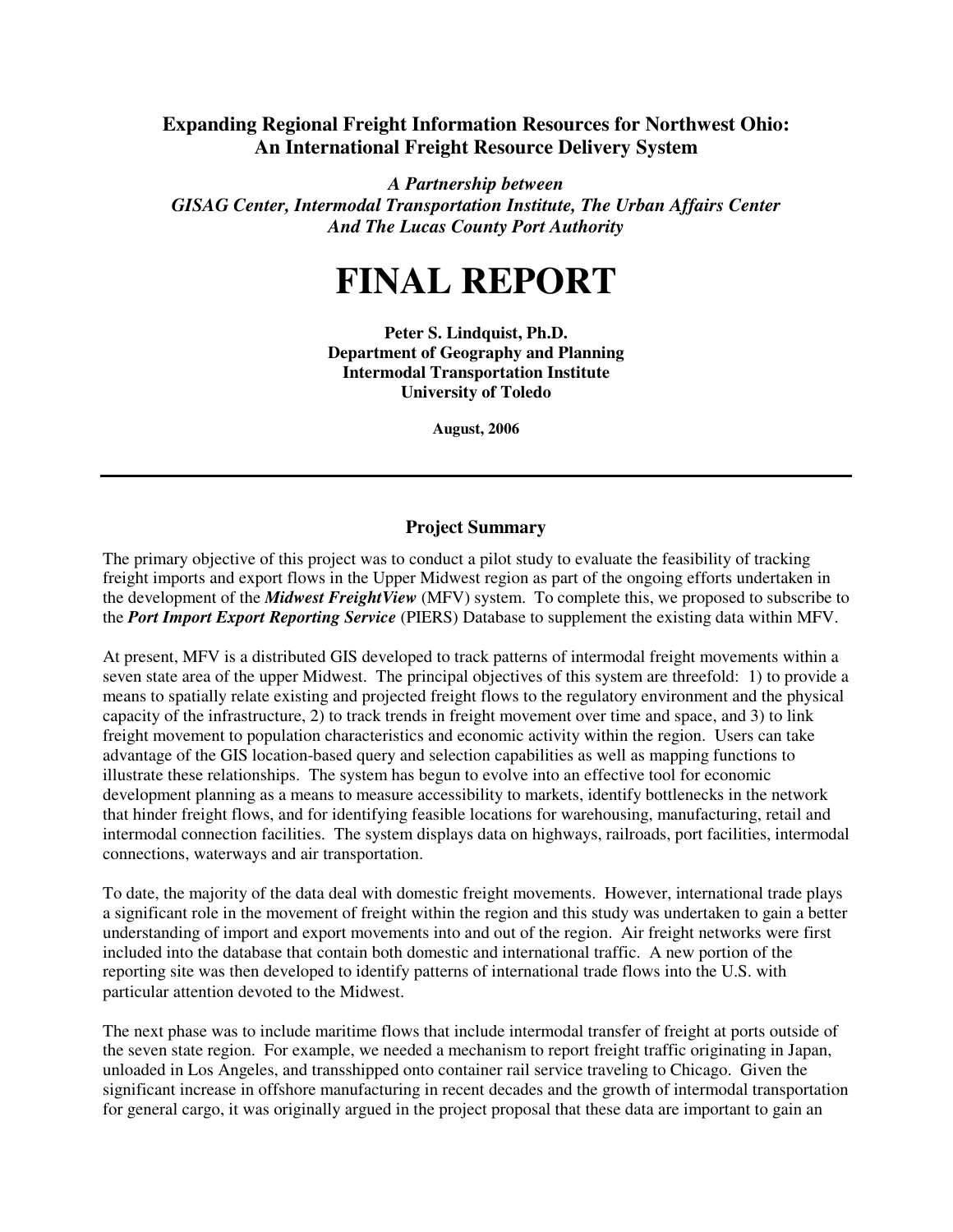understanding of freight flow patterns coming into the region and to identify how flows may be optimized to avoid congestion. Furthermore, it was argued that this information will be necessary for state departments of transportation, MPOs, and regional economic development authorities as freight traffic increases within the region over time. Of greatest importance to the study was the value of this information to the local economy of Northwest Ohio through a detailed investigation of freight traffic entering the region through east coast and gulf ports that could be diverted through the Port of Toledo.

As a result, we used the funding granted in this project to acquire import/export volume data from the *Port Import Export Reporting Service* (PIERS), a highly detailed data reporting service for waterborne transportation. PIERS collects export data from bills of lading at all U.S. Ports and obtains import data from vessel manifests at U.S. Customs entry points. According to PIERS, approximately 25,000 bills of lading are obtained every day (Commonwealth Business Media, 2005)**\***. These data sources provided valuable data on country of origin (including port), port of entry, destination location for imports, and origination location, U.S. port of exit, and destination port overseas.

The major obstacle to overcome in acquiring these data was the cost. PIERS charges \$16,000 monthly for U.S. import data alone. For Midwest imports at a university rate, PIERS charges \$5880 monthly for both import and export data. We therefore proposed to negotiate with PIERS to acquire one month's data (for the representative month of August, 2005) to input into the system as a means to demonstrate its feasibility. Unfortunately, a number of difficulties and restrictions were encountered which suggest that a continued subscription to PIERS is not advisable at the present time.

First, PIERS does not permit the display of the raw data within MFV due to disclosure limitations specified in the purchase agreement. We therefore set up an alternative framework for storage, analysis and display of the data outside of MFV where we could retrieve selected portions of the database and report the resulting information in aggregated form. While this provides us with an excellent source of data that we can store and manage in the GISAG, we will never be able to incorporate it in MFV. However, the data can be displayed and reported in aggregate and in derived formats that combine freight flows with other variables in the database. It is also a valuable resource in any analysis performed in-house which can provide important insights for project researchers and can provide information which can be reported in MFV without violating disclosure agreements

We also did not anticipate that many of the fields in the database were incomplete—particularly with regard to the destination and origin cities of goods shipped into and out of the region. The database had complete records of the consignees of the shipments, but their locations were often not where the shipments were originating from or ending at. In fact, most of the origin and destination fields in the database were empty. This was found to be a very significant limitation in the utility of the database in terms of describing the flow of commodities. It thus provides the strongest argument not to subscribe further to the service.

One extremely useful application of the database however, was to track commodity movements into and out of the region that are shipped through East Coast and Gulf ports. We are currently working with The Port of Toledo in providing information regarding commodities that can be diverted away from those ports and through the Great Lakes. It is argued here that this information will justify the expenditure of the funds if the result is a higher volume of import traffic into the Port of Toledo. The original proposal noted that one of the main objectives envisioned for MFV was to generate and maintain a database that would be available for the Port Authority, the University of Toledo, and other interested decisionmakers and stakeholders within the region.

\_\_\_\_\_\_\_\_\_\_\_\_\_\_\_\_\_\_\_\_\_\_\_\_\_\_\_\_\_\_\_\_\_

<sup>\*</sup> http://www.piers.com/about/